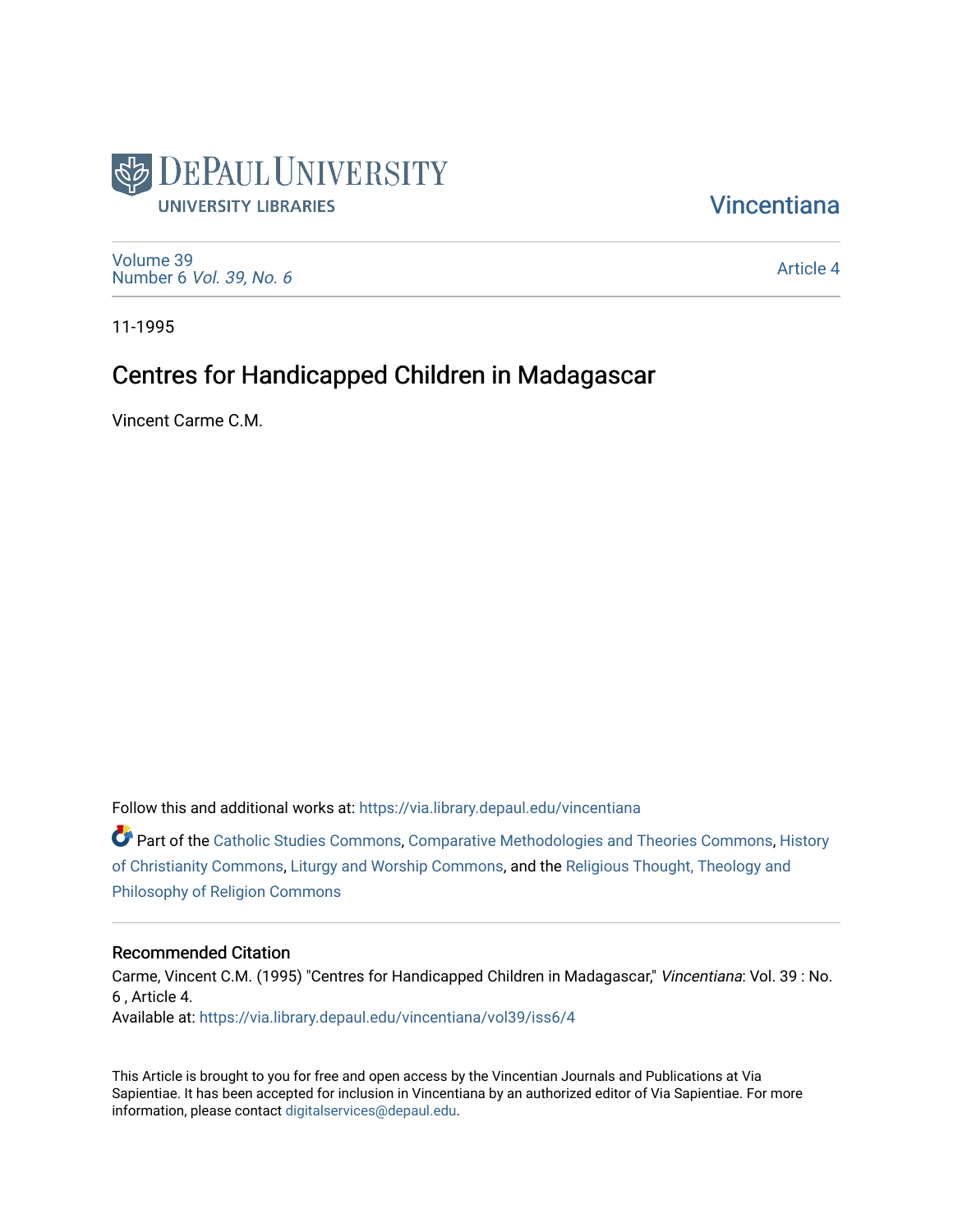# **Centres for Handicapped Children in Madagascar**

*by Vincent Carme, CM*

## **Beginnings**

It was 1968. I was on my rounds in the bush in the Tanala sector, in the jungle. At a certain point the catechist who was with me pointed to awretched straw hut, not far from the track, saying: "*There is a child there with a curse onher*". I told him rather abruptly that there were no accursed children. He then explained thatit was a case of epilepsy, and that in Madagascar that affliction, just like leprosy and lunacy, was considered a punishment from God. "*Let's go and look*", I said.

The little girl, whom we'll call Baou, was lying on her back, her head propped up against the wall of the hut. Her eyes were closed and she was dressed in rags. She had dribbled all down her neck and chest; she was in the throes of an epileptic fit. You could see the pain in her young face -- she was 15 or 16. I knelt beside her, moved to tears. In a moment she opened her eyes, and when she saw my missionary cross hanging round my neck she grabbed it with both hands and began to pray: "*Jesus, Saviour, have pity on me, have pity on me. And you, Pastor, take me away; I'm in too much pain here*". (Baou was a Protestant and took me for a minister). Her voice, weak at first, became a shout: "*Jesus, Saviour, have pity on me*". I was flabbergasted, and was crying. And then, without really knowing what I was getting involved in, I took her two hands: "*Listen, Baou, I'll do something for you and others like you*". Very much later I was to look on these words as the act of foundation of what are now called the "*Centres for Handicapped Young People*".

Baou died a few months later. I had, however, time to send her a doll and some nice dresses.

Baou was dead, but my promise was still alive. That promise really turned into a call. I had, of course, spoken to both my religious and diocesan superiors. They approved, but made me wait: "*You are the only person in a huge area of bush; wait until another confrere joins you, and then get started*". And the bishop added: "*Unless Providence gives you some sign*".

Two years went by and I was still on my own. Then in 1970 Philip arrived one day. He was an 18 year old boy, severely handicapped physically. His legs were all twisted, and to get around he had to use a stick. he had come 8 km to see me. "*I've had my fill of living in the bush, with people making fun of me, so I've come to stay with you*". Was this the "*sign*" my bishop had spoken of? Through Philip's pain I heard Christ challenge me: "*Well, what are you waiting for?*"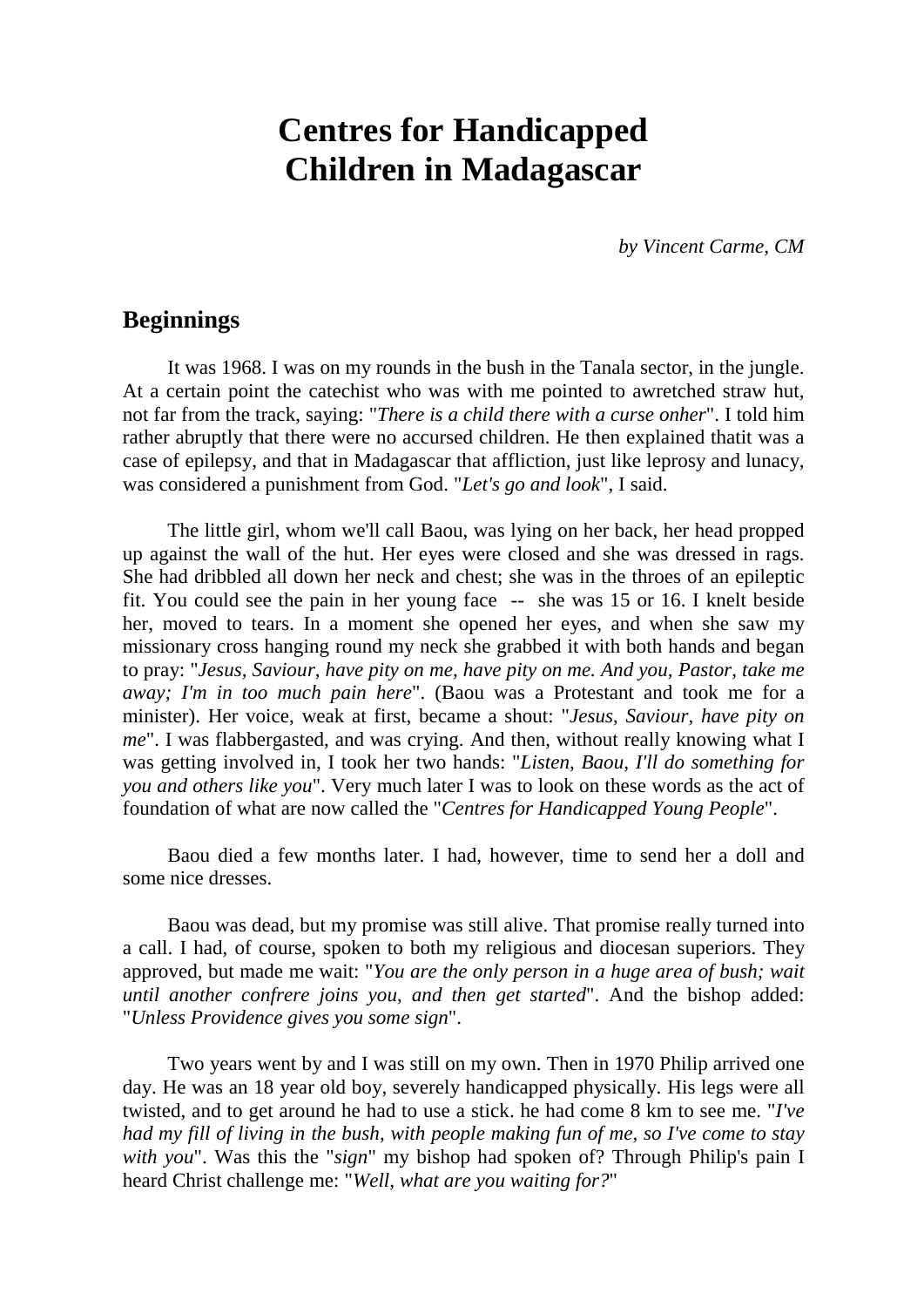Philip stayed, the first resident of the Centre which did not yet exist. He shared my hut. The next day I went to the bishop again; he thought I was a bit quick to see "*signs*", but he added: "*Draw up a plan in writing for me. Tell me where you'll accommodate your children, who's going to look after them, where you'll get the money*".

These were unanswerable questions. For accommodation, I had only my wretched little hut. There wasn't anyone to look after the children during my long rounds in the bush. As for money, there was literally nothing in the till. What I'd brought back from my holiday in Europe had gone to help those hit by the terrible cyclone Dany.

When I was thinking about all this a few days later there was a knock on the door; it was the postman. He gave me an unsigned letter saying that 300,000 Malagasy francs were being sent "*to help unfortunate children*". What a relief! It was more than a "*sign*", it was an answer from Providence, a smile from heaven.

But that was not all; there was another knock on the door. It was a little old woman carrying a little boy of 7 or 8. The child had club feet, completely twisted round. "*Look at this child*", she said, "*He's my grandson. Because of his feet no one loves him. I'm the only one who loves him. Take him as your son and then I can go and join my ancestors*". I took the child in my arms. The old woman died sometime later, at peace.

Once again I headed off to the bishop; he listened to me, and then gave me the green light to make a start.

## **Getting Organised**

The first Centre was born, but everything had still to be done. We needed a house: it was built in five days, 5 by 3 metres in size, roofed with foliage. It had to be enlarged several times later on.

A more serious problem was who was going to be the first house-mother for the Centre. There was no shortage of good Christian women in Andemaka. During my long reflection on the problem I went over them all. Every time I did so it was Kalandy's face which kept cropping up. She was an illiterate mother of nine, but full of kindness and very religious. Everyone in the village loved her. But among her nine children two girls were mentally retarded, and the youngest son, aged three, was physically handicapped and bed-ridden. What was more, her husband was seriously ill and was to die some months later. No, one really couldn't ask her to get involved in the Centre. But I went down the list of Christian women, and Kalandy's name forced itself on me. I had got that far in my search when Kalandy followed me to my house after mass one morning. She went down on her knees, somewhat embarrassed, and said: "*After going to bed last night I was told in a dream: 'Go to*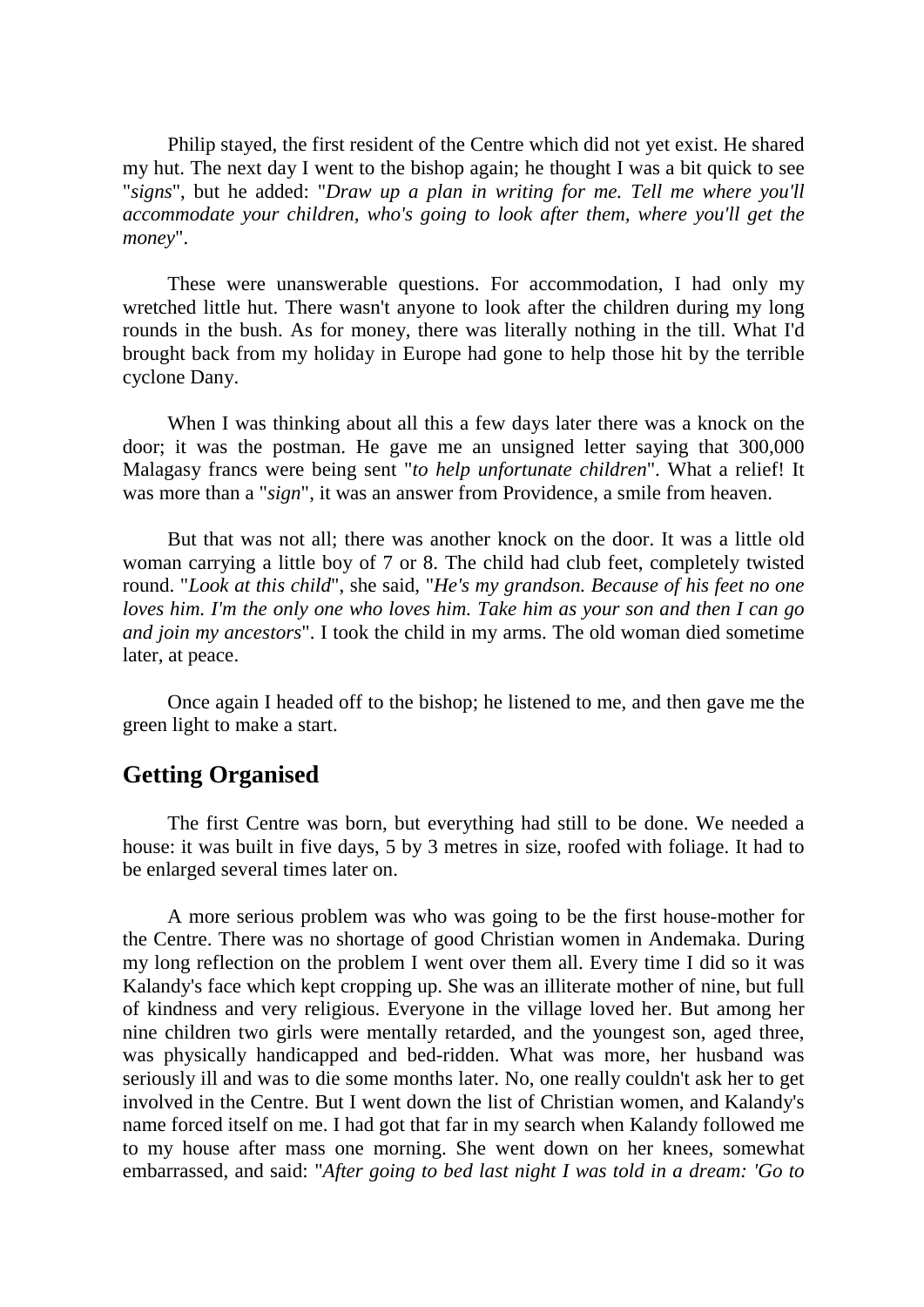*Communion tomorrow morning, and after mass follow Father into his house and say this to him: You want to ask me something and you are reluctant. Make him tell you what he wants of you and do it; it's my will'*" That's how Kalandy became the first house-mother of the burgeoning Centre, and her family were none the worse off because of it.

The children arrived. Soon the thirty mark was passed. The older handicapped girls helped the house-mother and took her place when she wasn't there.

At the start the Centre had its difficult moments, with money and rice in short supply at times. At those times we used to go begging for the day's rice in nearby villages. We were usually well received by the people, even though they were poor. We went from door to door, and after each gift thanked God and the people in song and prayer.

One day a Swiss lady came to see me. She introduced herself. "*I'm a Swiss tourist called Karlotta. I'm a kinesitherapist in Europe. When passing through Fort Dauphin I heard from Bishop Zevaco that you were involved in helping handicapped children. Could I stay with you for a couple of days?*" She stayed in the Centre for two months, captivated by what she would later call "*the marvellous initial mess*". It was she who told me that the majority of the children could be cured: first surgery, then plaster-casts, then rehabilitation. With her the Center went into orbit. She left with regret after her two-month stay, but returned many times afterwards. The Centres owe a lot to her.

Another visit was from the Medical Inspector from Manakara. When I heard he was there I was afraid, because I had heard he was very strict and had closed several unauthorised establishments. However, he was very good to me. Probably noticing some fear in my expression. he said: "*Don't worry, Father; I come as a friend*". And he went on: "*Before coming to make an inspection I made some enquiries about what you're doing, and what I heard was good*".

It was he who strongly urged us to open a major Centre, promising his support. Shortly after that he was to become Secretary of State for Health, and then the weight of his support was to be of great help to us. Meanwhile the Jesuits had come to Andemaka and helped us a lot in the building of the future Centre.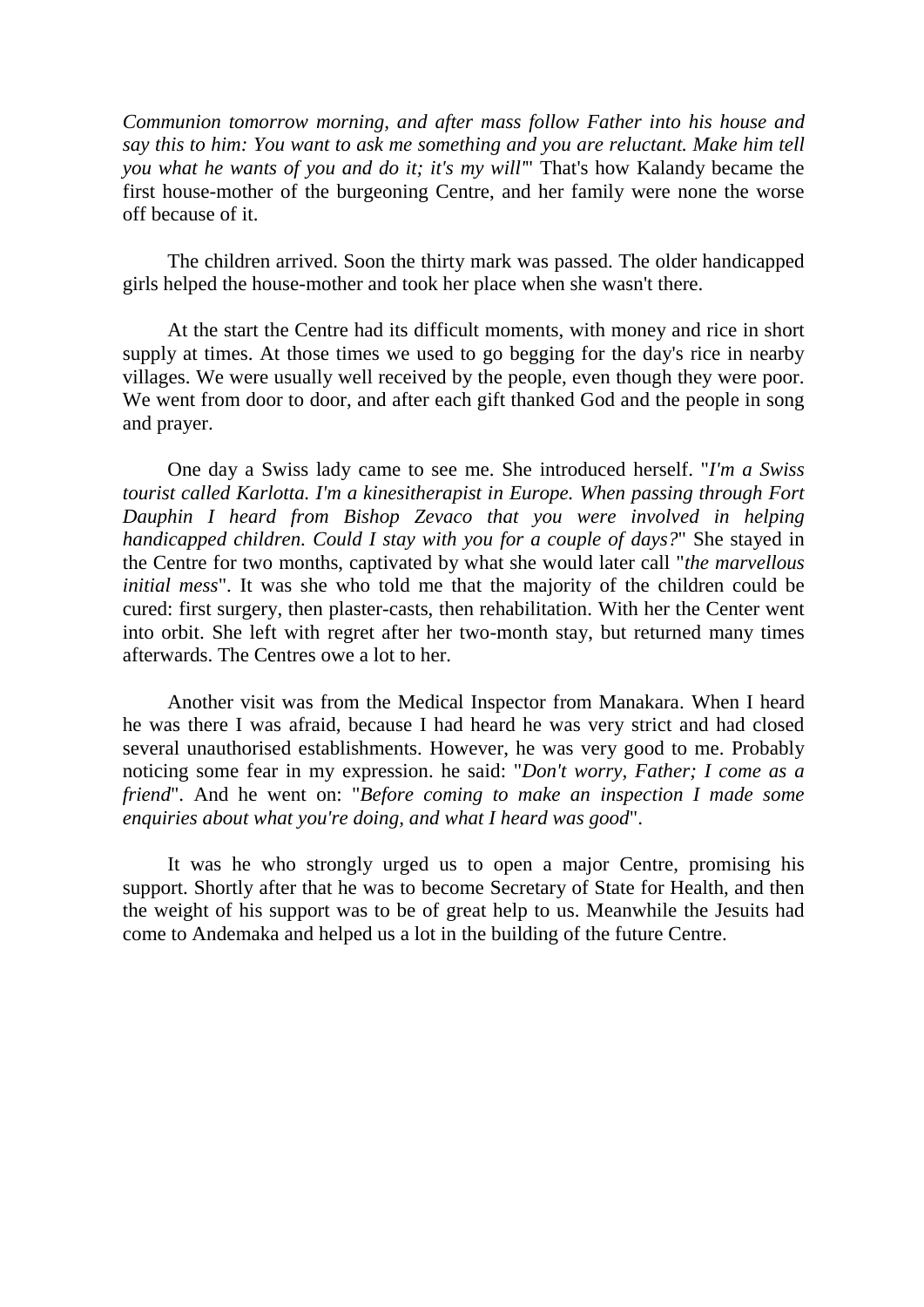#### **The Arrival of the Daughters of Charity**

From the very start the Daughters of Charity surrounded the handicapped children with love and attention. My Provincial had told me that sooner or later the new Centre would be entrusted to them. It was obvious that they would be very pleased to take it on. So, as soon as the new Centre, big and airy, was built (with the help of Caritas-Suisse) they were contacted. What made them hesitate was that their purses were empty. They said to me: "*At least some money is needed for a start*". I decided, then, to put it to them one last time to take on the Centre, even with empty purses. I wrote this letter on my knees in front of the tabernacle. It reached them in the middle of their Provincial Council meeting, a day or two before St Vincent's Day. The Visitatrix read it out to the others, and then they voted on it. The Centre was accepted, unanimously, and with great enthusiasm, as they told me later. That's how the handicapped children acquired mothers, in St Vincent's Daughters. Two months later I set out for Tanandava, the section of bush newly assigned to me by my superiors. As soon as I was out of Andemaka on my motor-bike I burst into tears: tears of sorrow at leaving these kids whom I loved, but above all, tears of joy because I saw that my job with them was completed. But God decided otherwise.

## **The Workshop-Centre in Tanjomoha-Vohipeno**

Our children, from the start, received treatment at the Rehabilitation Centre in Antsirabe. In that town, more than 900 km from Vohipeno, they underwent surgery and received rehabilitation treatment, before coming back to us. The return of the first children after treatment were scenes of triumph. Parents, children, townsfolk, all came running to see these children walk, children they had been used to seeing crawling on the ground.

But a worry underlay this joy. How were these children, with their orthopedic footwear and other equipment, going to earn their livelihood, since they couldn't go into the rice paddies? The Workshop-Centre was the answer for the handicapped youngsters of Vohipeno. It started in 1986. 70 young boys and girls learn one or more trades there. The following trades are taught: Tailoring, sewing, weaving, basket-work, carpentry, cobbling, tannery, smelting, sculpture, Antaimoro paper, blacksmithing, bookbinding. The staff consists of four Daughters of Charity, two Vincentian brothers and two postulant brothers, several young people trying to determine their vocation, and nineteen salaried staff, and myself.

The young people study for three years at the Workshop-Centre, and then go back to their villages and tribes, provided with the equipment for their trade: sewing machines, boxes of tools, etc. Of 56 young handicapped who have gone home it can be said that 31 are managing well, 17 have run into problems, and we know nothing about the other 8.

In reading the above you will have seen that the aim of the Workshop-Centre is to help these young patients find a place in their social environment. We want to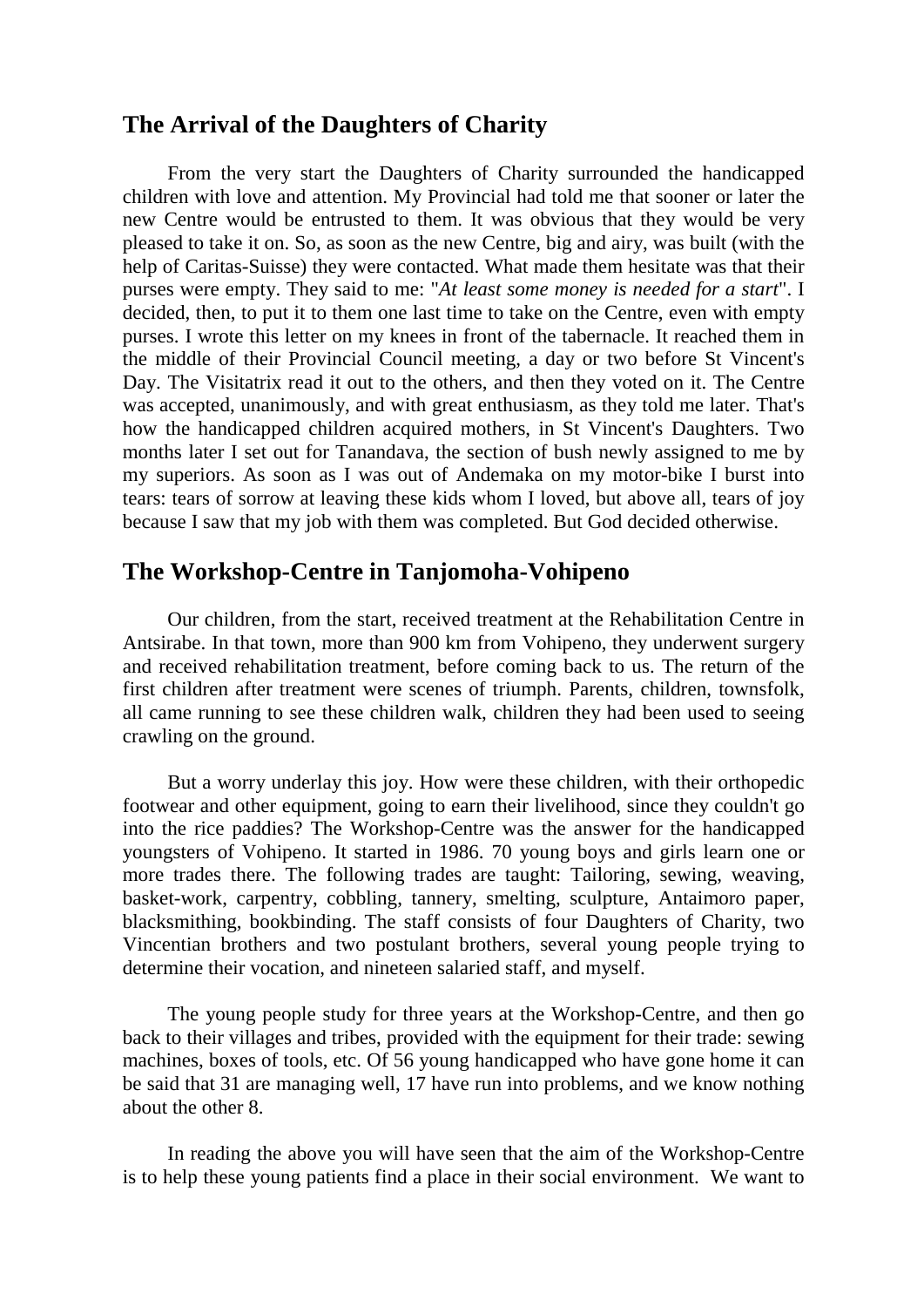help them become parents, earning their living, happy at being alive and being witnesses to God's love.

I was nearly forgetting to mention that the buildings, or at least the first ones, were a former domestic economy school which used to be run by the Daughters of Charity but which was abandoned by the pupils because it was too far out of town. The buildings are set in 17 hectares of grounds, partly wooded, which allows us to have several gardens and keep some livestock. Unfortunately the soil is poor.

#### **The St Vincent Centre, Antsirabe**

Right from the start of our work with the young handicapped we wanted to be part of the Malagasy state health system. But there is only one rehabilitation centre for the entire island, situated as I've said in Antsirabe. This meant a lot of uncomfortable and dangerous travel. On top of this, in view of the number of young handicapped coming from all over the island, our youngsters had to find lodgings in town while awaiting their turn for surgery; this caused a lot of problems. The management at the Centre advised us to build a hostel near the big State hospital. It was the Daughters of Charity who had the courage to establish this third Centre; it has a lovely name: The St Vincent Centre.

It is a transit Centre where the youngsters receive pre-surgery preparation. After surgery they are brought back to The St Vincent Centre and cared for by our Sisters. The Centre was set up to receive the Andemaka and Tanjomoha children, but it also accepts other children from the four corners of the island, especially the poor who do not know where to go.

As I've said, The St Vincent Centre is a transit centre. That's true, but not limited to the physically handicapped. Many people are drawn there, attracted perhaps by the magnet of charity. They come to seek care for the soul. They find peace there, joy and lots of love.

#### **Postscript**

I can't finish without saying a little about myself. I'm led to this by the Workman of these Centres, Jesus.

Any time visitors -- and there are lots of them -- come to the Centres they heap praise and congratulations on me: "*What you've done is marvelous! Congrats!*", etc. This sort of thing annoys me no end, and sometimes gives me shivers up the spine. If I were to accept them I'd be a thief and liar.

These Centres are the work of Jesus, and only Jesus. They are one more proof of his love for the poor. In the old days in Palestine he cured the blind, lepers, the lame, and other sick people. He still does this, that's all. And my role in all this? I was never trained to work with handicapped children. To go into the bush and preach the gospel with my limited talents, yes. That was my work and I was